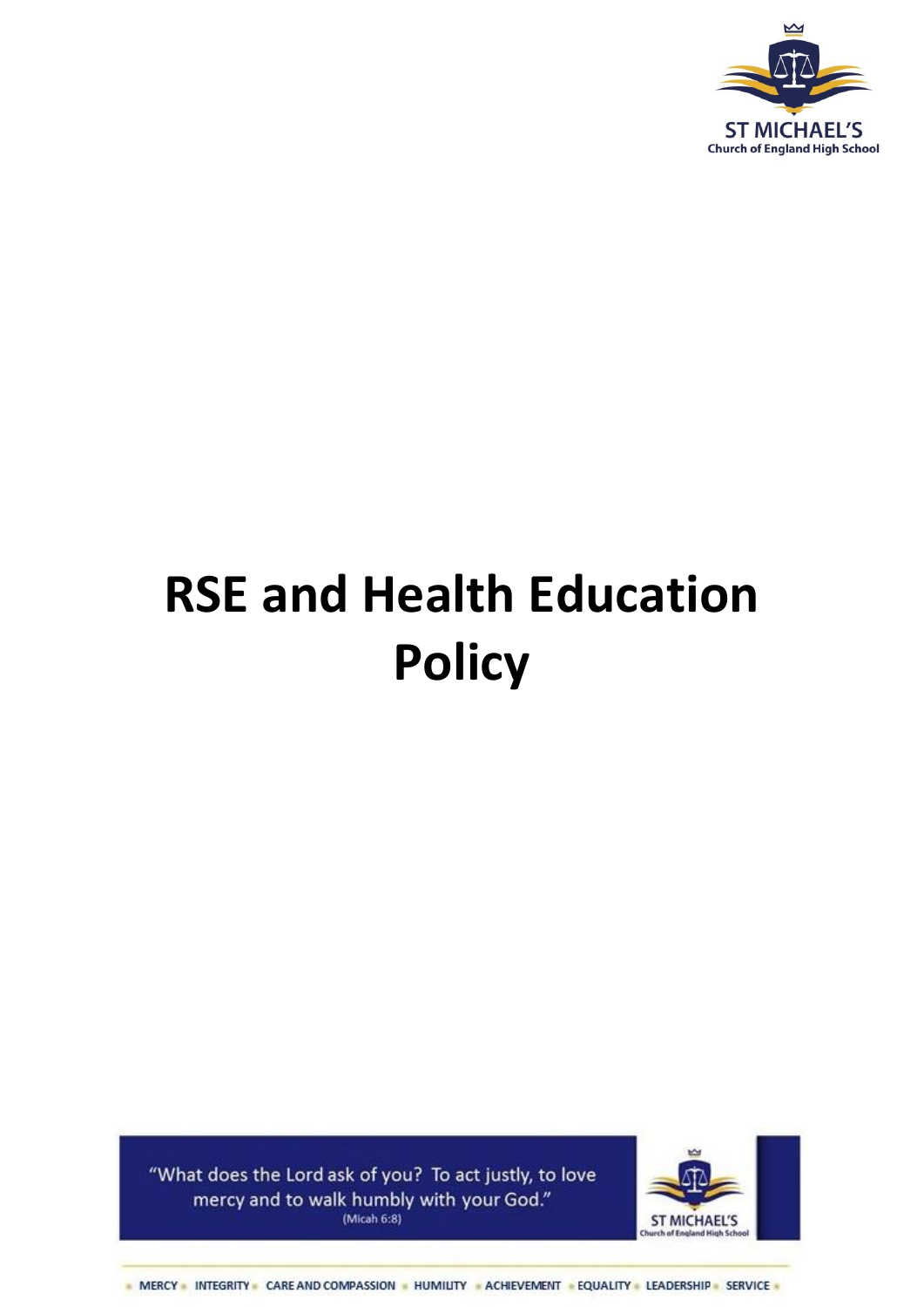## **Contents:**

[Statement of intent](#page-1-0)

- 1. [Legal framework](#page-2-0)
- 2. [Roles and responsibilities](#page-3-0)
- 3. [Organisation of the RSE and health education c](#page-4-0)urriculum
- 4. [RSE subject overview](#page-6-0)
- 5. [RSE programmes of study](#page-8-0)
- 6. Health education subject overview
- 7. [Health education programmes of study](#page-10-0)
- 8. Delivery of the curriculum
- 9. [Curriculum links](#page-11-0)
- 10. [Working with parents](#page-11-0)
- 11. [Working with external agencies](#page-12-0)
- 12. [Withdrawal from lessons](#page-13-0)
- 13. [Equality and accessibility](#page-13-1)
- 14. [Safeguarding and confidentiality](#page-14-0)
- 15. [Assessment](#page-14-1)
- 16. [Staff training](#page-15-0)
- 17. [Monitoring quality](#page-15-1)
- 18. [Monitoring and review](#page-15-1)

## **Appendices**

<span id="page-1-0"></span>Appendix 1 – [Letter to Parents Regarding RSE](#page-17-0)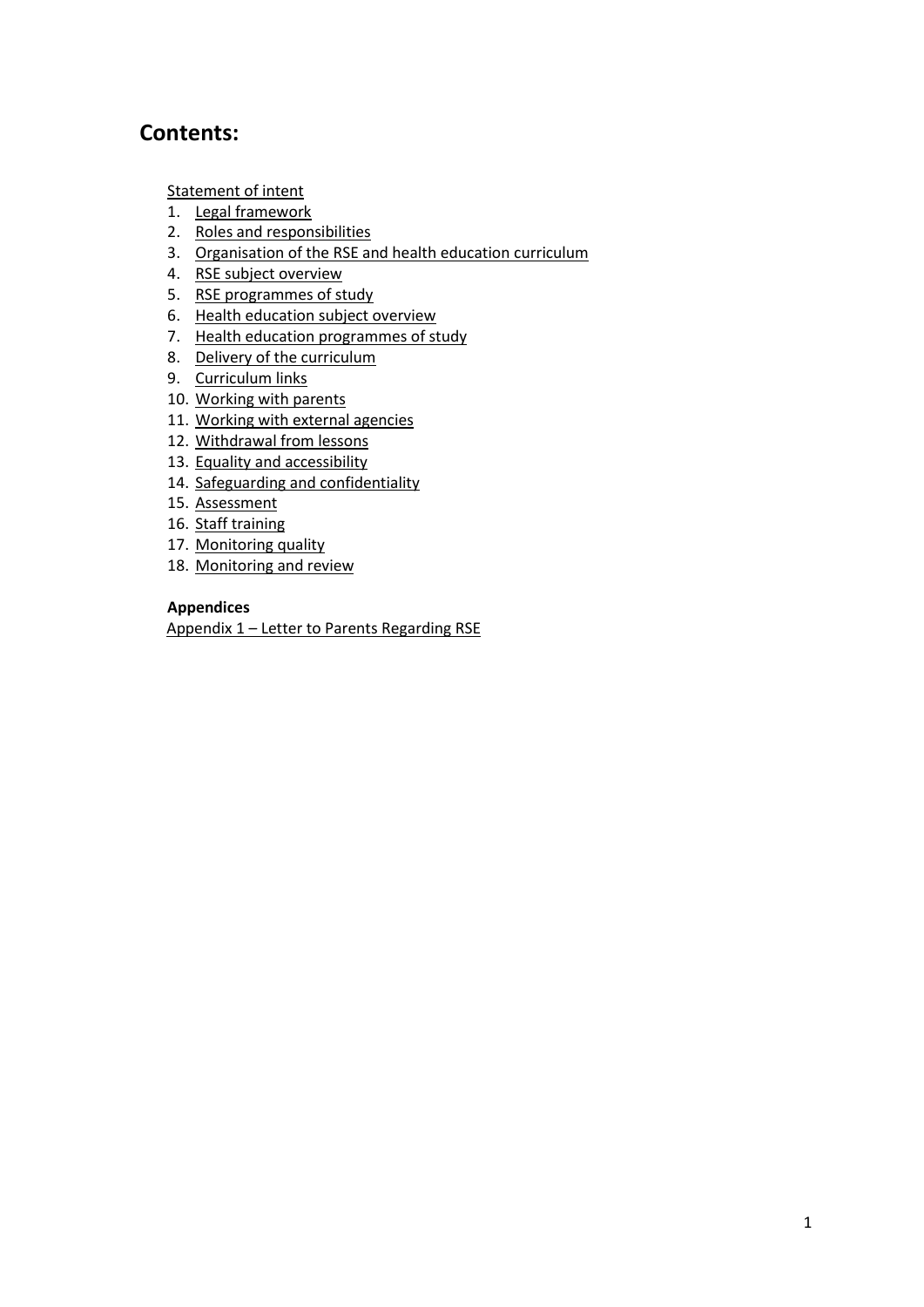## **Statement of intent**

In our school, our Christian vision shapes all we do. All members of the school community are committed to upholding the St Michael's Church of England Christian values:

- to show love, care and kindness to all in our community
- to value what we have and to share with others
- to enable everyone to achieve their full potential

At St Michael's Church of England High School, we understand the importance of educating pupils about sex, relationships, and their health, for them to make responsible and well-informed decisions in their lives.

The teaching of RSE and health education can help to prepare pupils for the opportunities, responsibilities, and experiences of adult life. It allows us to promote the spiritual, moral, social, cultural, mental, and physical development of pupils at school and in the wider society.

We have an obligation to provide pupils with high quality, evidence, and age-appropriate teaching of these subjects. This policy outlines how the school's RSE and health education curriculum will be organised and delivered, to ensure it meets the needs of all pupils.

Signed by:

|               | <b>Co-Chair of Governors</b> | Date: | 07/10/2021 |
|---------------|------------------------------|-------|------------|
| K Thambon     | <b>Co-Chair of Governors</b> | Date: | 07/10/2021 |
| CHanderCovett | <b>Acting Headteacher</b>    | Date: | 07/10/2021 |

<span id="page-2-0"></span>

| Date Agreed          | 10 <sup>th</sup> October 2019 |
|----------------------|-------------------------------|
| <b>Date Reviewed</b> | 7 <sup>th</sup> October 2021  |
| <b>Review Date</b>   | October 2023                  |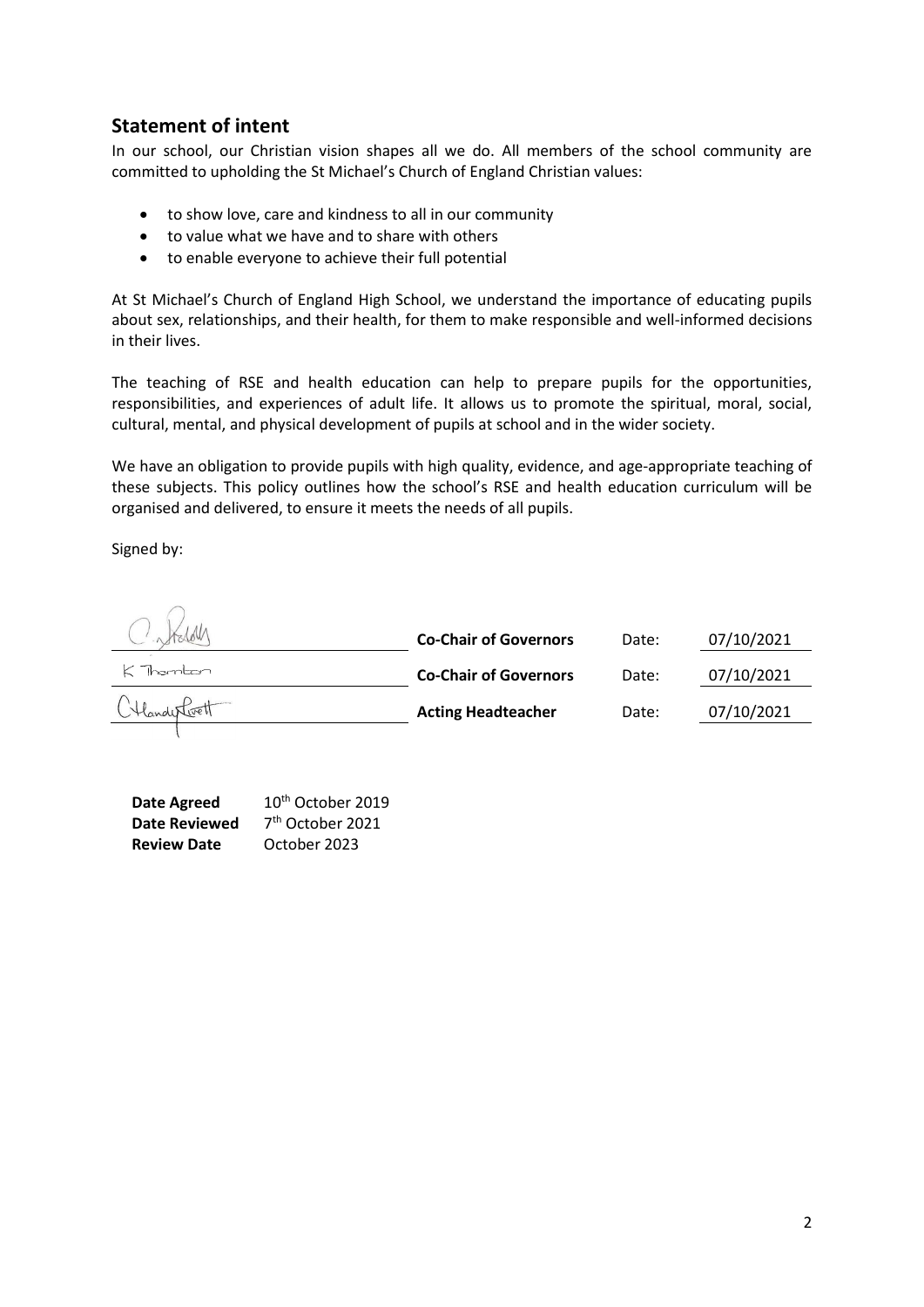## **1. Legal framework**

- 1.1. This policy has due regard to all relevant legislation and statutory guidance including, but not limited to, the following:
	- Equality Act 2010
	- 'The Relationships Education, Relationships and Sex Education (RSE) and Health Education (England) Regulations 2019
	- Children and Social Work Act 2017
	- DfE (2021) 'Keeping children safe in education 2021'
	- DfE (2021) 'Teaching about relationships, sex and health'
	- DfE (2019) 'Relationships Education, Relationships and Sex Education and Health Education'
	- DfE (2015) 'National curriculum in England: science programmes of study'
- 1.2. This policy operates in conjunction with the following school policies:
	- **•** Behaviour Management Policy
	- SEND Information Report
	- E-safety Policy
	- Equal Opportunities Policy
	- Anti-Bullying Policy
	- Child Protection and Safeguarding Policy
	- GDPR Data Protection Policy
	- Mental Health and Well Being Policy
	- Records Management Policy
	- Acceptable Terms of Use Agreement

## <span id="page-3-0"></span>**2. Roles and responsibilities**

- 2.1. The governing board is responsible for:
	- ensuring all pupils make progress in achieving the expected educational outcomes
	- ensuring the RSE and health education curriculum is well-led, effectively managed and well-planned
	- evaluating the quality of provision through regular and effective self-evaluation
	- ensuring that teaching is delivered in ways that are accessible to all pupils with SEND
	- providing clear information to parents on the subject content and the right to request that their child is withdrawn
	- ensuring RSE and health education is resourced, staffed and timetabled in a way that ensures the school can fulfil its legal obligations
	- maintaining and developing the religious ethos of the school
	- creating and keeping up-to-date a separate written statement of this policy and ensuring the statement is published on the school's website and provided free of charge to anyone who requests it.
- 2.2. The headteacher is responsible for:
	- the overall implementation of this policy
	- ensuring all staff are suitably trained to deliver the subjects
	- ensuring parent are fully informed of this policy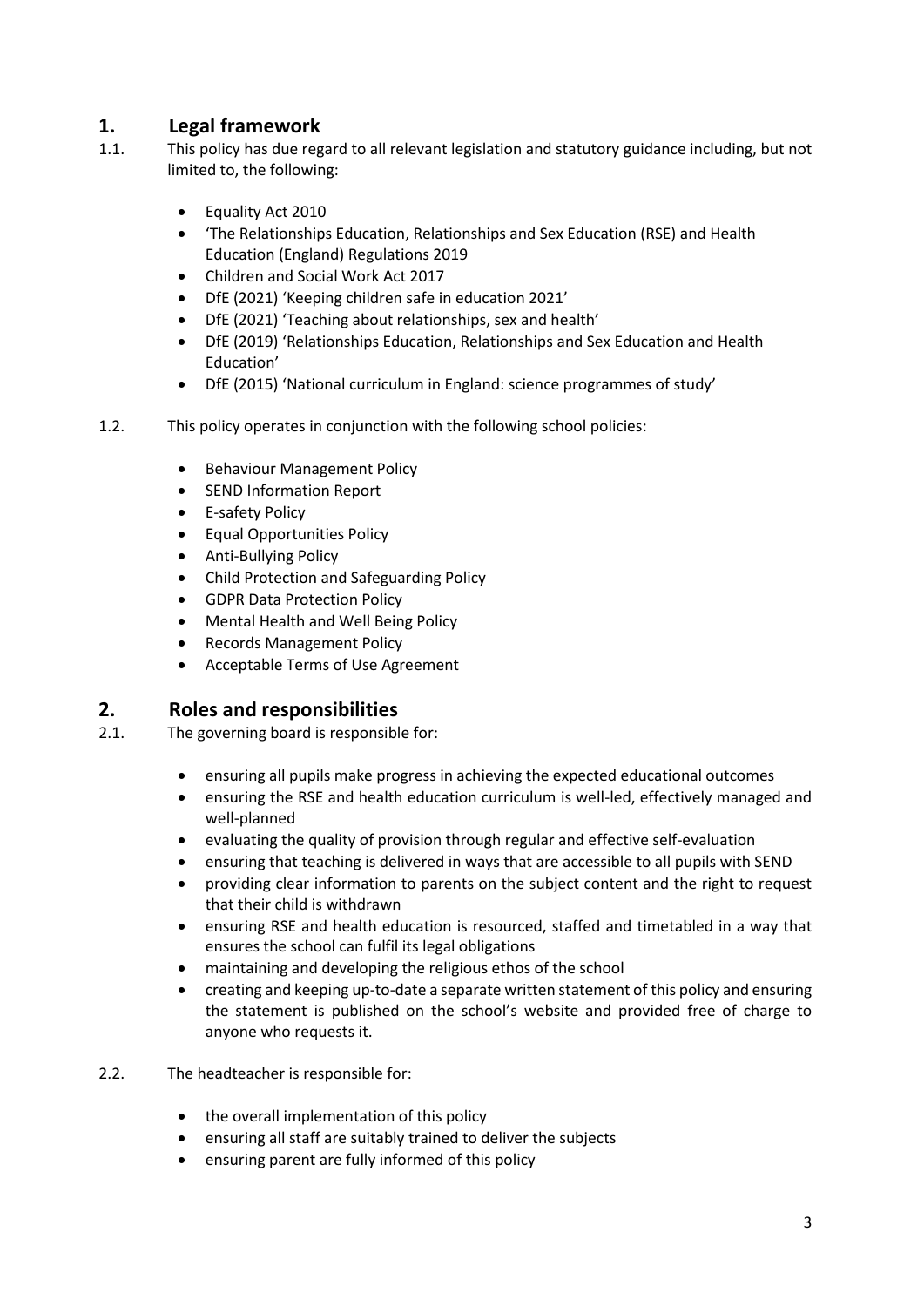- reviewing all requests to withdraw pupils from non-statutory elements of the RSE and health education curriculum
- discussing withdrawal requests with parents, and the child if appropriate, to ensure their wishes are understood and to clarify the nature and purpose of the curriculum, including the benefits of receiving the education
- ensuring withdrawn pupils receive appropriate, purposeful education during the period of withdrawal
- encouraging parents to be involved in consultations regarding the school's RSE and health education curriculum
- reviewing this policy on a biannual basis
- reporting to the governing board on the effectiveness of this policy and the curriculum
- <span id="page-4-0"></span>2.3. The RSE and Health Education subject leader is responsible for:
	- overseeing the delivery of RSE and health education
	- working closely with colleagues in related curriculum areas to ensure the RSE and health education curriculum compliments, and does not duplicate, the content covered in national curriculum subjects
	- ensuring the curriculum is age-appropriate and of high-quality
	- reviewing changes to the RSE and health education curriculum and advising on their implementation
	- monitoring the learning and teaching of RSE and health education, providing support to staff where necessary
	- ensuring the continuity and progression between each year group
	- helping to develop colleagues' expertise in the subject
	- ensuring teachers are provided with adequate resources to support teaching of the curriculum
	- ensuring the school meets its statutory requirements in relation to RSE and health education
	- leading staff meetings and ensuring all members of staff involved in the curriculum have received the appropriate training
	- organising, providing and monitoring CPD opportunities in the subject
	- ensuring the correct standards are met for recording and assessing pupil performance
	- monitoring and evaluating the effectiveness of the subjects and providing reports to the headteacher
	- 2.4 The DSP is responsible for:
		- Offering advice and consultation for safeguarding-related subjects in the RSE and health education curriculum.
		- Promoting knowledge and awareness of safeguarding issues amongst staff.
		- Being an appropriate point of contact for staff who have concerns about the welfare of a pupil that have arisen through the teaching of RSE and health education.
	- 2.5 Subject teachers are responsible for:
		- acting in accordance with, and promoting, this policy
		- delivering RSE and health education in a sensitive way and that is of a highquality and appropriate for each year group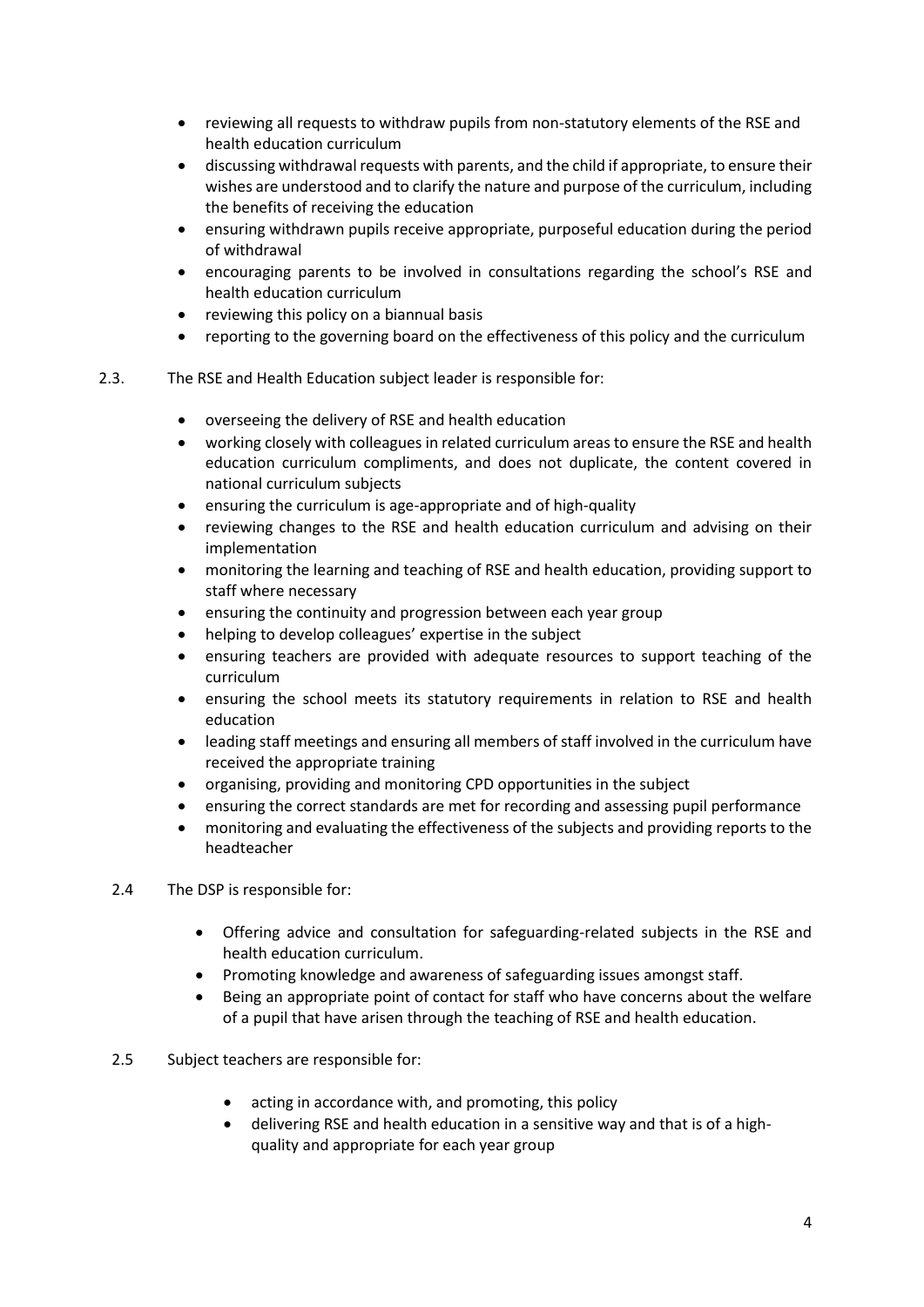- ensuring they do not express personal views or beliefs when delivering the curriculum
- planning lessons effectively, ensuring a range of appropriate teaching methods and resources are used to cover the content
- modelling positive attitudes to RSE and health education
- liaising with the SENCO about identifying and responding to the individual needs of pupils with SEND
- liaising with the RSE and Health Education subject leader about key topics, resources and support for individual pupils
- monitoring pupil progress in RSE and health education
- reporting any concerns regarding the teaching of RSE or health education to the RSE and Health Education subject leader or a member of the SLT
- reporting any safeguarding concerns or disclosures that pupils may make as a result of the subject content to the DSL.
- responding appropriately to pupils whose parents have requested to withdraw them from the non-statutory components of RSE, by providing them with alternative education opportunities
- 2.6 The SENCO is responsible for:
	- advising teaching staff how best to identify and support pupils' individual needs
	- advising staff on the use of TAs in order to meet pupils' individual needs

## **3. Organisation of the RSE and health education curriculum**

- 3.1. For the purpose of this policy:
	- **"relationships, and sex education"** is defined as teaching pupils about developing healthy, nurturing relationships of all kinds, and helping them to understand human sexuality and to respect themselves and others.
	- For the purpose of this policy, **"health education"** is defined as teaching pupils about how they can make good decisions about their own health and wellbeing, and how physical health and mental wellbeing are interlinked.
- 3.2. The RSE and health education curriculum will be developed in consultation with teachers, pupils and parents, and in accordance with DfE recommendations.
- 3.3. We will gather the views of teachers, pupils and parents in the following ways:
	- questionnaires
	- meetings
	- letters
	- training sessions
- 3.4. The majority of the RSE and health education curriculum will be delivered through PSHE education, with statutory elements taught via the science curriculum. The RSE and Health Education subject leader will work closely with their colleagues in related curriculum areas to ensure the curriculum complements and does not duplicate the content covered in national curriculum subjects.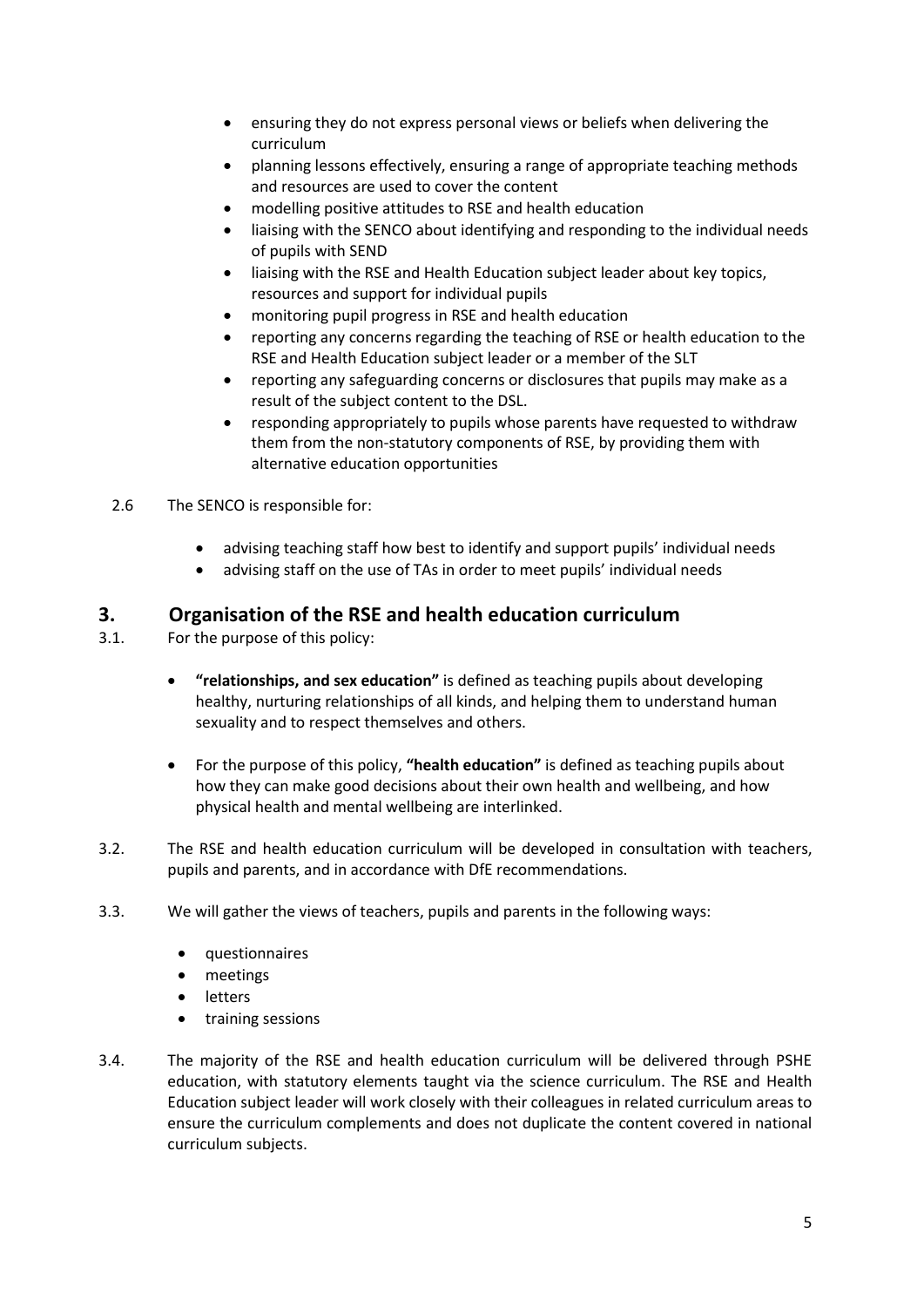- 3.5. The school will ensure that the curriculum remains in line with the DfE's 'Relationships Education, Relationships and Sex Education (RSE) and Health Education' guidance at all times.
- 3.6. The school will consider the context and views of the wider local community when developing the curriculum to ensure it is reflective of issues in the local area. The religious background of all pupils will also be considered when planning teaching, to ensure all topics included are appropriately handled.
- 3.7. The RSE and health education curriculum is informed by topical issues in the school and wider community, to ensure it is tailored to pupils' needs, for example, if there was a local prevalence of specific sexually transmitted infections, our curriculum would be tailored to address this issue.

## <span id="page-6-0"></span>**4. RSE subject overview**

4.1. RSE will continue to develop pupils' knowledge on the topics taught at a primary level, in addition to the content outlined in this section.

#### **Families**

- 4.2. By the end of secondary school, pupils will know:
	- that there are different types of committed, stable relationships
	- how these relationships might contribute to human happiness and their importance for bringing up children
	- what marriage is, including their legal status, e.g. that marriage carries legal rights and protections not available to couples who are cohabiting or who have married, for example, in an unregistered religious ceremony
	- why marriage is an important relationship choice for many couples and why it must be freely entered into
	- the characteristics and legal status of other types of long-term relationships
	- the roles and responsibilities of parents with respect to raising children, including the characteristics of successful parenting

#### 4.3. Pupils will also know how to:

- determine whether other children, adults or sources of information are trustworthy
- judge when a family, friend, intimate or other relationship is unsafe, and recognise this in others' relationships
- how to seek help or advice if needed, including reporting concerns about others

#### **Respectful relationships, including friendships**

- 4.4. By the end of secondary school, pupils will know:
	- the characteristics of positive and healthy friendships in all contexts (including online), including trust, respect, honesty, kindness, generosity, boundaries, privacy, consent and the management of conflict, reconciliation and ending relationships. This includes different (non-sexual) types of relationships.
	- practical steps they can take in a range of different contexts to improve or support respectful relationships
	- how stereotypes, particularly those based on sex, gender, race, religion, sexual orientation or disability, can cause damage, e.g. how they might normalise nonconsensual behaviour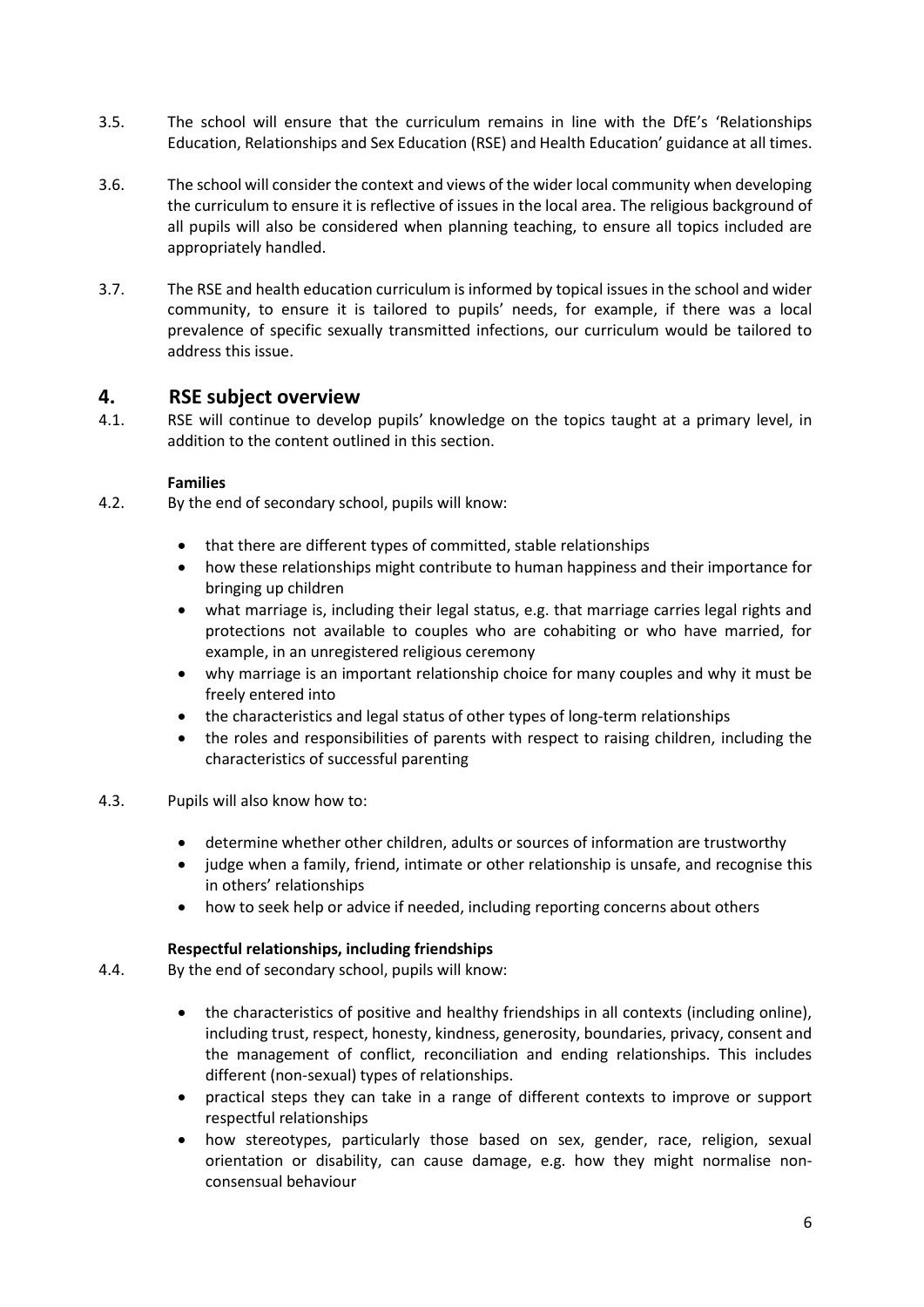- that in school and wider society they can expect to be treated with respect by others, and that in turn they should show due respect to others, including people in positions of authority and due tolerance of other people's beliefs
- about different types of bullying (including cyberbullying), the impact of bullying, responsibilities of bystanders to report bullying and how and where to seek help
- the types of behaviour in relationships that can be criminal, including violent behaviour and coercive control
- what constitutes sexual harassment and violence and why these are always unacceptable
- the legal rights and responsibilities regarding equality, with reference to the protected characteristics defined in the Equality Act 2010, and that everyone is unique and equal

#### **Online and media**

- 4.5. By the end of secondary school, pupils will know:
	- their rights, responsibilities and opportunities online, and that the same expectations of behaviour apply in all contexts
	- about online risks, including that material shared with another person has the potential to be shared online and the difficulty of removing potentially compromising material placed online
	- not to provide material to others that they would not want shared further and not to share personal material which they receive
	- what to do and where to get support to report material or manage issues online
	- the impact of viewing harmful content
	- that specifically sexually explicit material, e.g. pornography, presents a distorted picture of sexual behaviours, can damage the way people see themselves in relation to others and negatively affect how they behave towards sexual partners
	- that sharing and viewing indecent images of children is a criminal offence which carries severe penalties, including jail
	- how information and data is generated, collected, shared and used online

#### **Being safe**

- 4.6. By the end of secondary school, pupils will know:
	- the concepts of, and laws relating to, sexual consent, sexual exploitation, abuse, grooming, coercion, harassment, rape, domestic abuse, forced marriage, honour-based violence and FGM, and how these can affect current and future relationships
	- how people can actively communicate and recognise consent from others, including sexual consent, and how and when consent can be withdrawn – this includes online

#### **Intimate and sexual relationships, including sexual health**

- 4.7. By the end of secondary school, pupils will know:
	- how to recognise the characteristics and positive aspects of healthy one-to-one intimate relationships, which include mutual respect, consent, loyalty, trust, shared interests and outlook, sex and friendship
	- that all aspects of health can be affected by choices they make in sex and relationships, positively and negatively, e.g. physical, emotional, mental, sexual and reproductive health and wellbeing
	- the facts about reproductive health, including fertility and the potential impact of lifestyle on fertility for both men and women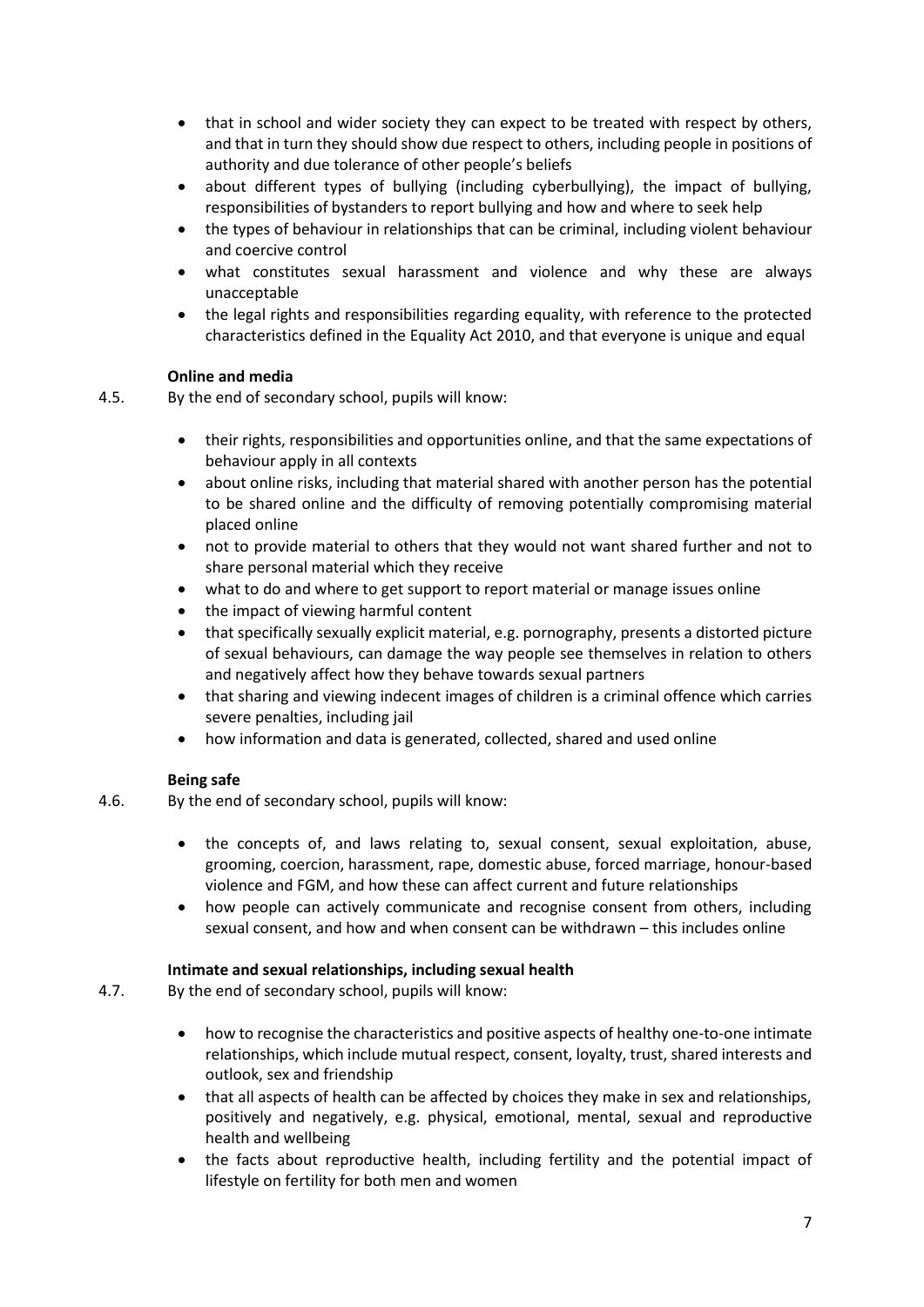- the range of strategies for identifying and managing sexual pressure, including understanding peer pressure, resisting pressure and not pressurising others
- that they have a choice to delay sex or enjoy intimacy without sex
- the facts about the full range of contraceptive choices, their effectiveness and options available
- the facts around pregnancy including miscarriage
- that there are choices in relation to pregnancy, with legally and medically accurate, impartial information on all options including keeping the baby, adoption, abortion and where to get further help
- how the different sexually transmitted infections (STIs) are transmitted, how risk can be reduced through safer sex and the importance of facts about testing
- about the prevalence of some STIs, the impact they can have on those who contract them and key facts about treatment
- how the use of alcohol and drugs can lead to risky sexual behaviour
- how to get further advice, including how and where to access confidential sexual and reproductive health advice and treatment

## **5. RSE programmes of study**

5.1. The RSE programmes for each year group are accessible on the school website.

## <span id="page-8-0"></span>**6. Health education subject overview**

6.1. The physical health and mental wellbeing curriculum will continue to develop pupils' knowledge on the topics taught at a primary level, in addition to the content outlined in this section.

#### **Mental wellbeing**

- 6.2. By the end of secondary school, pupils will know:
	- How to talk about their emotions accurately and sensitively, using appropriate vocabulary
	- that happiness is linked to being connected to others
	- how to recognise the early signs of mental wellbeing concerns
	- common types of mental ill health, e.g. anxiety and depression
	- how to critically evaluate when something they do or are involved in has a positive or negative effect on their own or others' mental health
	- the benefits and importance of physical exercise, time outdoors, community participation and voluntary and service-based activities on mental wellbeing and happiness

#### **Internet safety and harms**

- 6.3. By the end of secondary school, pupils will know:
- 6.4.
- the similarities and differences between the online world and the physical world, including the impact of unhealthy or obsessive comparison with others online, overreliance on online relationships, the risks related to online gambling, how information is targeted at them and how to be a discerning consumer of information online
- how to identify harmful behaviours online, including bullying, abuse or harassment, and how to report, or find support, if they have been affected by those behaviours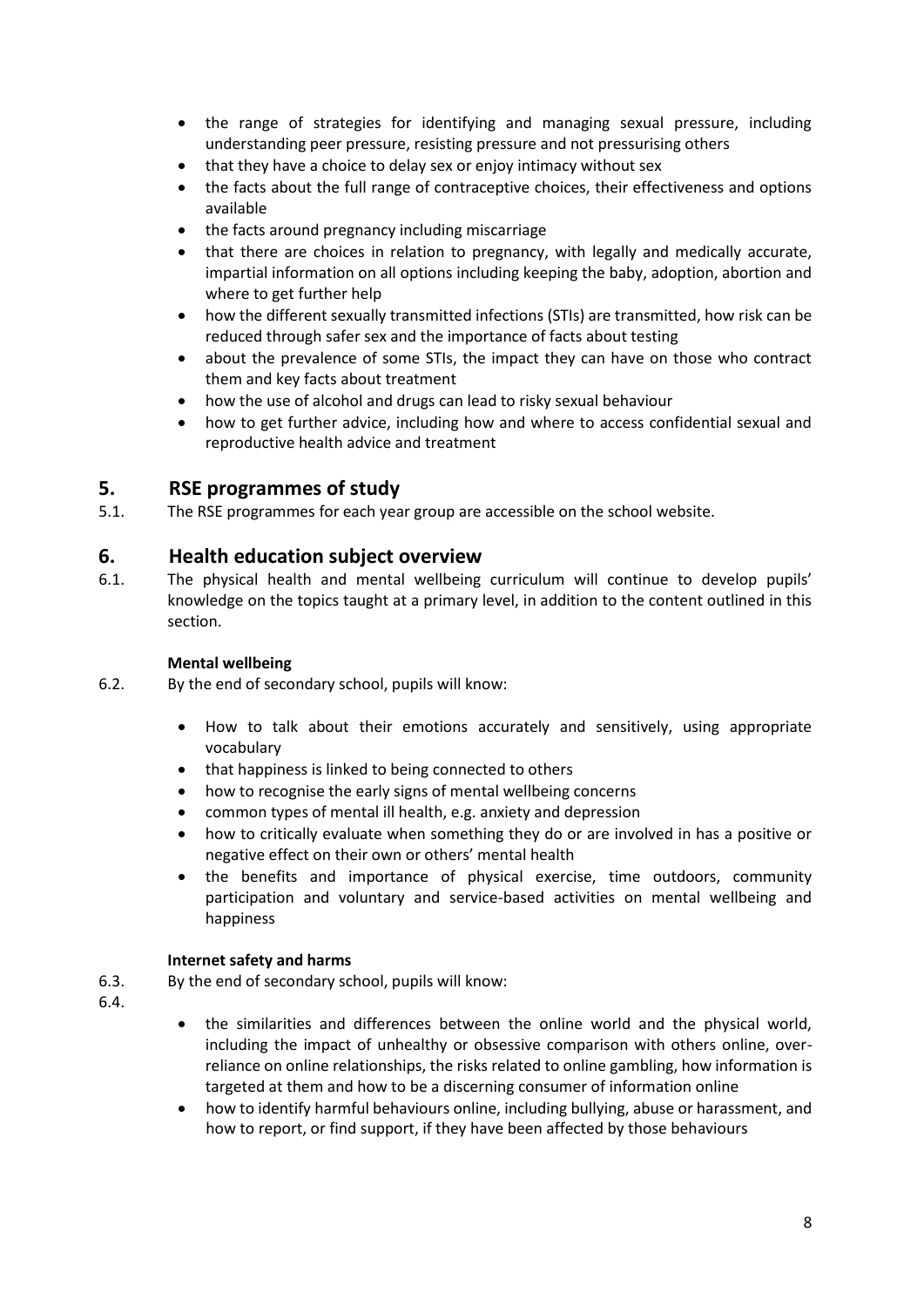#### **Physical health and fitness**

- 6.5. By the end of secondary school, pupils will know:
	- the positive associations between physical activity and promotion of mental wellbeing, including as an approach to combat stress
	- the characteristics and evidence of what constitutes a healthy lifestyle, maintaining a healthy weight, including the links between an inactive lifestyle and ill health
	- about the science relating to blood, organ and stem cell donation

#### **Healthy eating**

6.6. By the end of secondary school, pupils will know how to maintain healthy eating and the links between a poor diet and health risks, including tooth decay and cancer

#### **Drugs, alcohol, and tobacco**

6.7. By the end of secondary school, pupils will know:

- the facts about legal and illegal drugs and their associated risks, including the link between drug use and serious mental health conditions
- the law relating to the supply and possession of illegal substances
- the physical and psychological risks associated with alcohol consumption and what constitutes low risk alcohol consumption in adulthood
- the physical and psychological consequences of addition, including alcohol dependency
- awareness of the dangers of drugs which are prescribed but still present serious health risks
- the facts about the harms from smoking tobacco, the benefits of quitting and how to access the support to do so

#### **Health and prevention**

- 6.8. By the end of secondary school, pupils will know:
	- about personal hygiene, germs including bacteria, viruses, how they are spread, treatment and prevention of infection, and about antibiotics
	- about dental health and the benefits of good oral hygiene and dental flossing, including healthy eating and regular check-ups at the dentist
	- the benefits of regular self-examination and screening
	- the facts and science relating to immunisation and vaccination
	- the importance of sufficient good quality sleep for good health and how a lack of sleep can affect weight, mood and ability to learn

#### **Basic first aid**

- 6.9. By the end of secondary school, pupils will know:
	- basic treatments for common injuries
	- life-saving skills, including how to administer CPR
	- the purpose of defibrillators and when one might be needed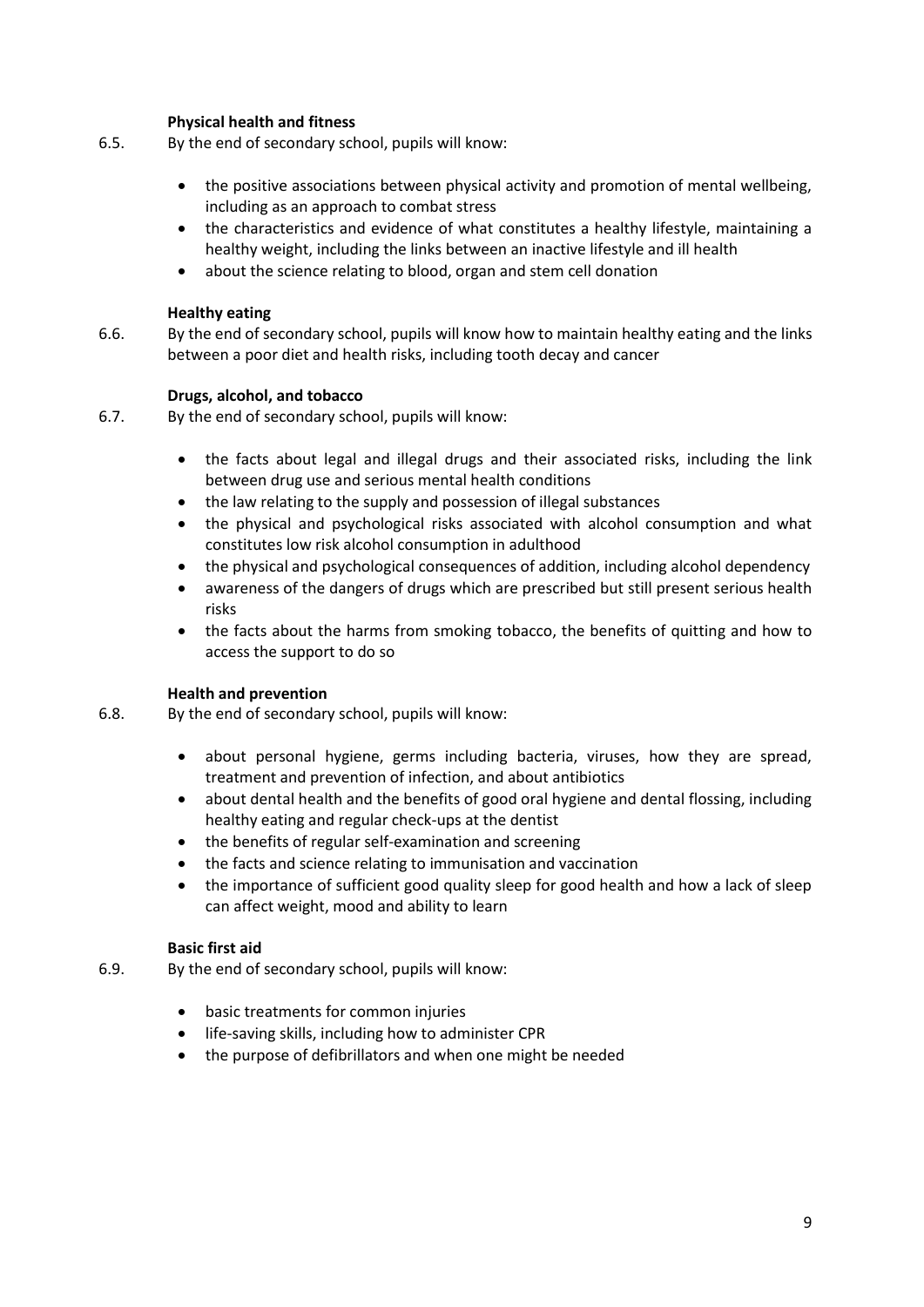#### **Changing adolescent body**

- 6.10. By the end of secondary school, pupils will know:
	- key facts about puberty, the changing adolescent body and menstrual wellbeing
	- the main changes which take place in males and females, and the implications for emotional and physical health

## <span id="page-10-0"></span>**7. Delivery of the curriculum**

- 7.1. The majority of the RSE and health education curriculum will be delivered through the PSHE curriculum.
- 7.2. Through effective organisation and delivery of the subject, we will ensure that:
	- core knowledge is sectioned into units of a manageable size
	- the required content is communicated to pupils clearly, in a carefully sequenced way, within a planned scheme of work
	- teaching includes sufficient and well-chosen opportunities and contexts for pupils to embed new knowledge so that is can be used confidently in real-life situations
- 7.3. RSE and health education complement several national curriculum subjects. Where appropriate, the school will look for opportunities to make links between the subjects and integrate teaching.
- 7.4. The RSE and health education curriculum will be delivered by appropriately trained members of staff.
- 7.5. The curriculum will proactively address issues in a timely way in line with current evidence on pupil's physical, emotional, and sexual development.
- 7.6. RSE and health education will be delivered in a non-judgemental, age-appropriate, factual, and inclusive way that allows pupils to ask questions in a safe environment.
- 7.7. Teaching of the curriculum reflects requirements set out in law, particularly in the Equality Act 2010, so that pupils understand what the law does and does not allow, and the wider legal implications of the decisions they make.
- 7.8. The school will integrate LGBTQ+ content into the RSE curriculum this content will be taught as part of the overall curriculum, rather than a standalone topic or lesson. LGBTQ+ content will be approached in a sensitive, age-appropriate, and factual way that allows pupils to explore the features of stable and healthy same-sex relationships.
- 7.9. The curriculum will be designed to focus on pupils of all gender identities and expressions and activities will be planned to ensure all are actively involved.
- 7.10. The school will ensure it delivers teaching on sensitive topics, e.g. the body, in a way that is appropriate and sensitive to the various needs of the school community, e.g. cultural background.
- 7.11. All teaching and resources are assessed by the RSE and Health Education subject leader to ensure they are appropriate for the age and maturity of pupils, are sensitive to their religious backgrounds, and meet the needs of any SEND, if applicable.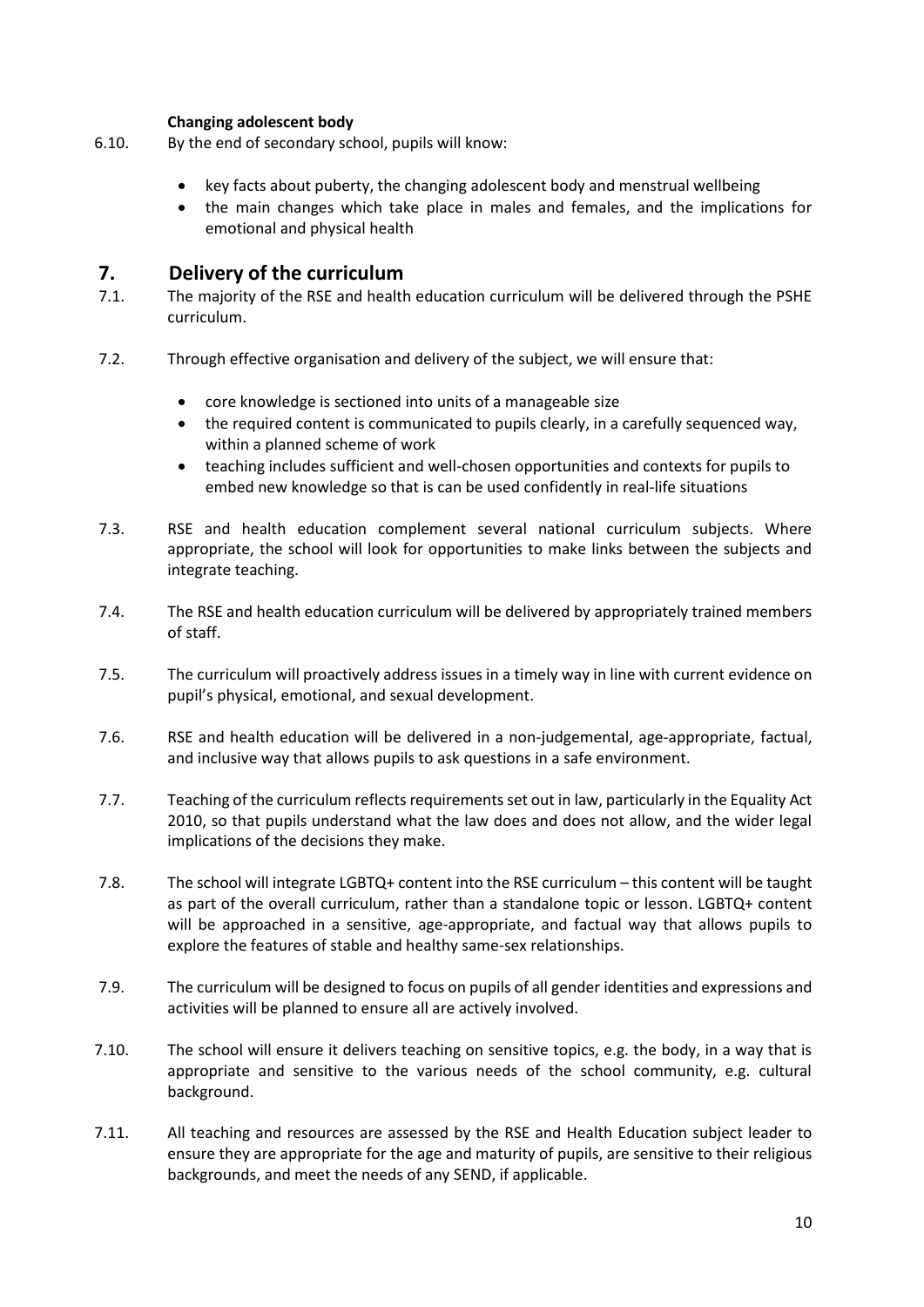- 7.12. Throughout every year group, appropriate diagrams, videos, books, games, discussion and practical activities will be used to assist learning.
- 7.13. Inappropriate images, videos, etc. will not be used, and resources will be selected with sensitivity given to the age and cultural background of pupils.
- 7.14. Pupils will be prevented from accessing inappropriate materials on the internet when using such to assist with their learning. The prevention measures taken to ensure this are outlined in the school's E-safety Policy, and Acceptable Terms of Use Agreement.
- 7.15. Teachers will establish what is appropriate for one-to-one and whole-class settings, and alter their teaching of the programmes accordingly. Teachers will ensure that pupils' views are listened to and will encourage them to ask questions and engage in discussion. Teachers will answer questions sensitively and honestly.
- 7.16. Teachers will focus heavily on the importance of marriage and healthy relationships when teaching RSE, though sensitivity will always be used to avoid stigmatising pupils on the basis of their home circumstances.
- 7.17. In teaching the curriculum, teachers will be aware that pupils may raise topics such as selfharm and suicide. When talking about these topics in lessons, teachers will be aware of the risks of encouraging these behaviours and will avoid any resources or material that appears as instructive rather than preventative.
- 7.18. Teachers will ensure lesson plans focus on challenging perceived views of pupils based on protected characteristics, through exploration of, and developing mutual respect for, those different to themselves.
- 7.19. At all points of delivery of the curriculum, parents will be consulted, and their views will be valued. What will be taught and how, will be planned in conjunction with parents.
- <span id="page-11-0"></span>7.20. The procedures for assessing pupil progress are outlined in [section 14](#page-14-1) of this policy.

## **8. Curriculum links**

- 8.1. The school will seek opportunities to draw links between RSE and health education and other curriculum subjects wherever possible to enhance pupils' learning.
- 8.2. RSE and health education will be linked to the following subjects:
	- **Citizenship** pupils are provided with the knowledge, skills and understanding to help prepare them to play a full and active part in society, including an understanding of how laws are made and upheld and how to make sensible decisions.
	- **Science** pupils are taught about the main external parts of the body and changes to the human body as it grows, including puberty.
	- **ICT and computing** pupils are taught about how they can keep themselves safe online and the different risks that they may face online as they get older.
	- **PE** pupils can develop competence to excel in a broad range of physical activities, are physically active for sustained periods of time, engage in competitive sport and lead healthy, active lives.
	- **PSHE** pupils learn about respect and difference, values and characteristics of individuals.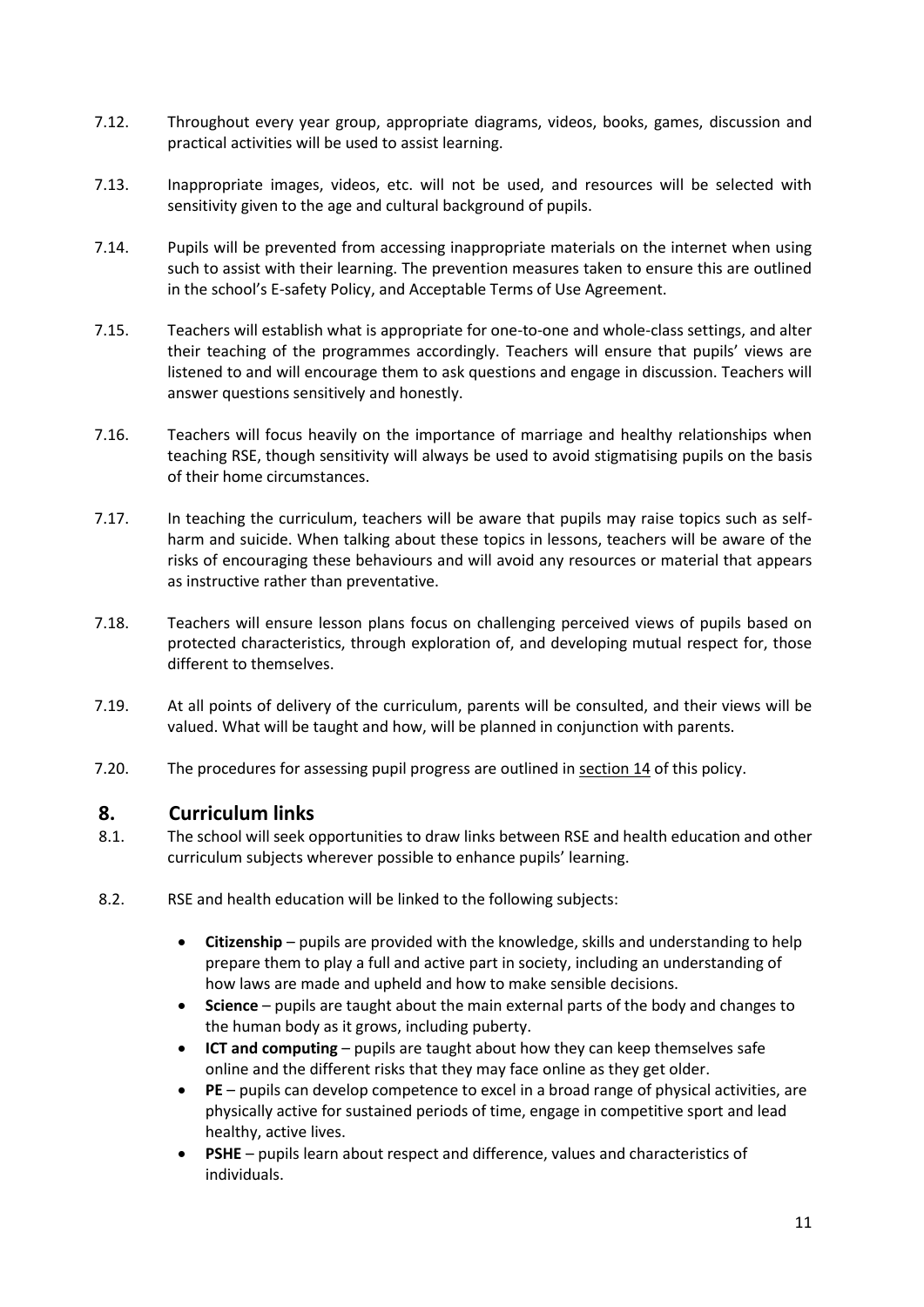## **9. Working with parents**

- 9.1. The school understands that parents' role in the development of their children's understanding about relationships and health is vital; therefore, we will work closely with parents when planning and delivering the content of the school's RSE and health education curriculum.
- 9.2. When in consultation with parents, the school will provide:
	- the curriculum content, including what will be taught and when
	- examples of the resources the school intends to use to deliver the curriculum
	- information about parents' right to withdraw their child from non-statutory elements of RSE and health education
- 9.3. Parents will be provided with frequent opportunities to understand and ask questions about the school's approach to RSE and health education. Parents will be regularly consulted on the curriculum content, through meetings and letters, and the curriculum will be planned in conjunction with parents' views.
- 9.4. The school will remain aware that the teaching of some aspects of the curriculum may be of concern to parents.
- 9.5. If parents have concerns regarding RSE and health education, they may submit these via email to contact.staff@st-michaels.sandwell.sch.uk, or contact the school office to arrange a meeting with the headteacher on 0121 561 6881.

## <span id="page-12-0"></span>**10. Working with external agencies**

- 10.1. Working with external agencies can enhance our delivery of RSE and health education, and brings in specialist knowledge and different ways of engaging pupils. External experts may be invited to assist from time-to-time with the delivery of the RSE and health education curriculum but will be expected to comply with the provisions of this policy.
- 10.2. When working with external agencies, the school will
	- check the visitor/visiting organisation's credentials of all external agencies.
	- will ensure the teaching delivered by the external experts fits with the planned curriculum and provisions of this policy.
	- will discuss with the visitor the details of how they intend to deliver their sessions and ensure the content is age-appropriate and accessible for all pupils.
	- $\bullet$
	- will request copies of the materials and lesson plans the visitor will use, to ensure it meets the full range of pupils' needs.
	- agree with the agency on how confidentiality will work in any lesson and that the visitor understands how safeguarding reports must be dealt with in line with the school's Child Protection and Safeguarding Policy.
- 10.3. The school will use visitors to enhance teaching by an appropriate member of teaching staff, not to replace teaching by those staff.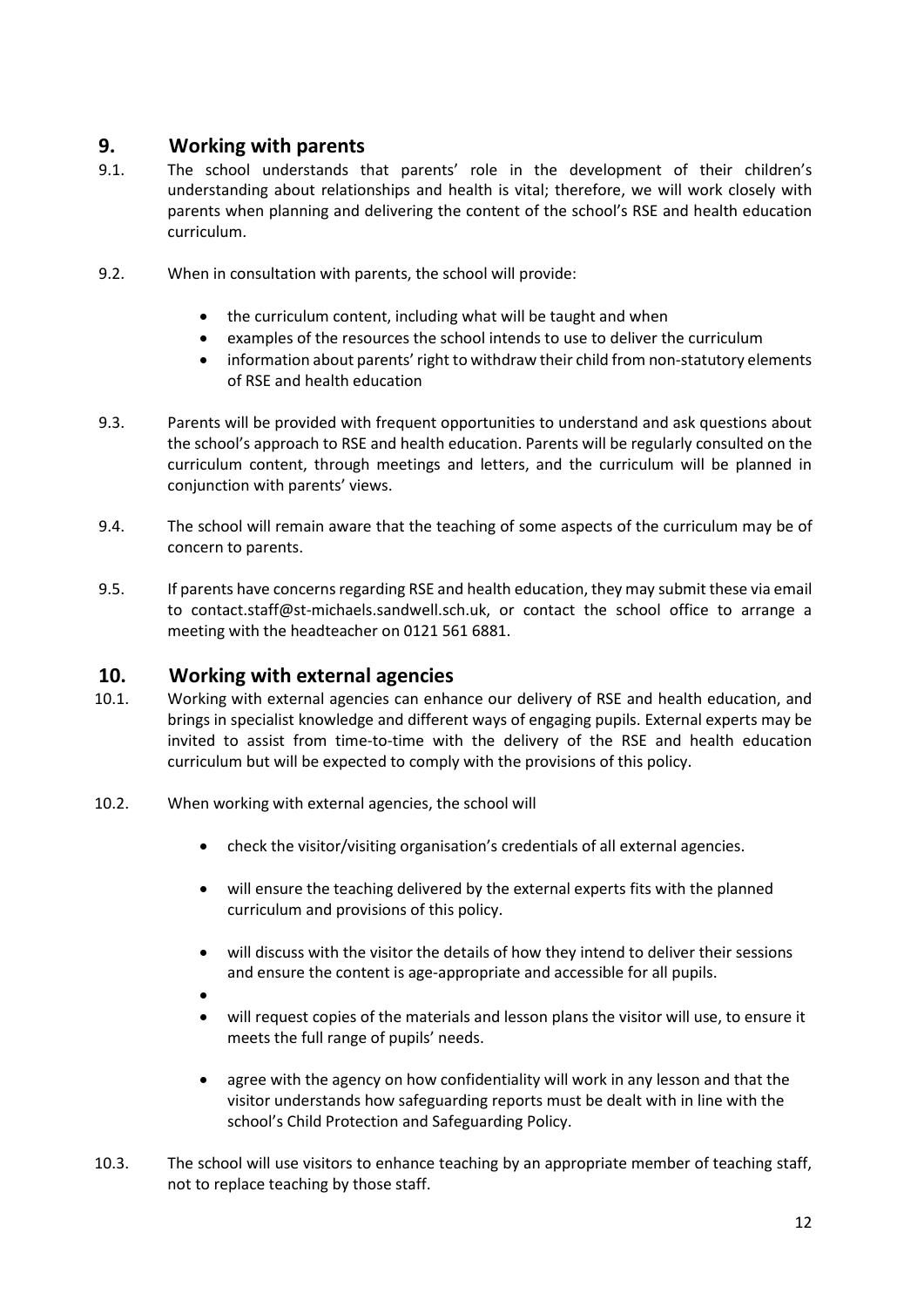## <span id="page-13-0"></span>**11. Withdrawal from lessons**

- 11.1. The school will always recognise that parents have the right to request that their child is withdrawn from some or all of sex education delivered as part of statutory RSE. The school will uphold that parents **do not** have a right to withdraw their child from the relationships or health elements of the programmes.
- 11.2. Requests to withdraw a child from sex education will be made in writing to the headteacher.
- 11.3. Before granting a withdrawal request, the headteacher will discuss the request with the parents and, as appropriate, the child, to ensure their wishes are understood and to clarify the nature and purpose of the curriculum. The headteacher will inform parents of the benefits of their child receiving RSE and any detrimental effects that withdrawal might have. All discussions with parents will be documented. These records will be kept securely in the school office in line with the school's Records Management Policy.
- 11.4. Following discussions with parents, the school will respect the parents' request to withdraw their child up to and until three terms before the child turns 16. After this point, if the child wishes to receive RSE rather than be withdrawn, the school will make arrangements to provide the child with RSE.
- 11.5. Pupils who are withdrawn from RSE will receive appropriate, purposeful education during the full period of withdrawal.
- 11.6. For requests concerning the withdrawal of a pupil with SEND, the headteacher may take the pupils' specific needs into account when making their decision.

## <span id="page-13-1"></span>**12. Equality and accessibility**

- 12.1. The school will comply with the relevant requirements of the Equality Act 2010 and will ensure the curriculum does not discriminate against pupils because of their:
	- age
	- sex
	- race
	- disability
	- religion or belief
	- gender reassignment
	- pregnancy or maternity
	- marriage or civil partnership
	- sexual orientation
- 12.2. The school will consider the backgrounds, gender, age range, and needs of its pupils and determine whether it is necessary to put in place additional support for pupils with the above protected characteristics.
- 12.3. The school will be aware that pupils with SEND are entitled to learn about RSE and health education, and the curriculum will be designed to be inclusive of all pupils.
- 12.4. The school will be aware that some pupils are more vulnerable to exploitation, bullying, and other issues due to the nature of their SEND – teachers will understand that they may need to liaise with the SENCO and be more explicit and adapt their planning or work to deliver appropriately the curriculum to pupils with SEND.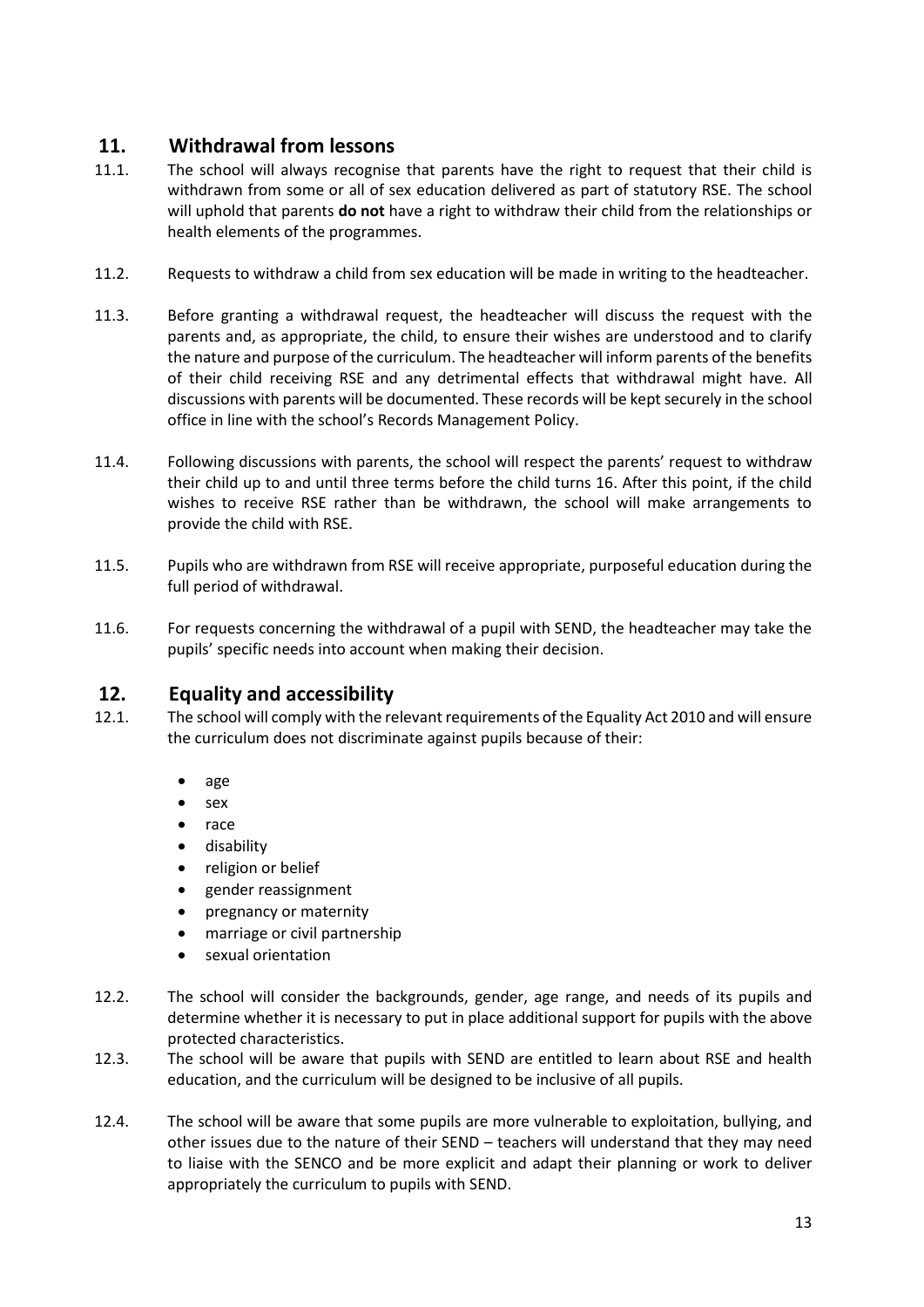- 12.5. Where there is a need to tailor content and teaching to meet the needs of pupils at different developmental stages, the school will ensure the teaching remains sensitive, age-appropriate, and developmentally appropriate and is delivered with reference to the law.
- 12.6. The school will take steps to foster healthy and respectful peer-to-peer communication and behaviour between boys and girls, and provide an environment that challenges perceived limits on pupils based on their gender or any other characteristic.
- 12.7. The school will be actively aware of everyday issues such as sexism, misogyny, homophobia, and gender stereotypes and take positive action to build a culture within which these are not tolerated. Any occurrences of such issues will be identified and tackled promptly.
- 12.8. Sexual violence and sexual harassment are not acceptable and will not be tolerated. Any reports of sexual violence or sexual harassment will be handled in accordance with the school's Behaviour Management Policy and Child Protection and Safeguarding Policy.

#### <span id="page-14-0"></span>**13. Safeguarding and confidentiality**

- 13.1. All pupils will be taught about keeping themselves safe, including online, as part of a broad and balanced curriculum.
- 13.2. To meet DfE's best practice advice, the DSL will be involved in the formulation of safeguardingrelated areas of the curriculum, as the knowledge and resources may help to address safeguarding issues more appropriately and effectively.
- 13.3. When teaching issues that are particularly sensitive for pupils of all ages, e.g. self-harm or suicide, teachers will be made aware of the risks of inadvertently encouraging, or providing instructions to, pupils. Teaching of these subjects will always prioritise preventing harm to pupils as a central goal.
- 13.4. Confidentiality within the classroom is an important component of RSE and health education, and teachers are expected to respect the confidentiality of their pupils as far as is possible, in compliance with the school's GDPR Data Protection Policy.
- 13.5. Teachers will, however, understand that some aspects of RSE may lead to a pupil raising a safeguarding concern, e.g. disclosing that they are being abused, and that if a disclosure is made, the DSL will be alerted immediately.
- 13.6. Pupils will be made aware of how to raise their concerns or make a report and how their report will be handled – this includes the process for when they have a concern about a peer.

#### <span id="page-14-1"></span>**14. Assessment**

- 14.1. The school will have the same high expectations of the quality of pupils' work in RSE and health education as for other curriculum areas. Lessons are planned to provide suitable challenge to pupils of all abilities.
- 14.2. Teaching will be assessed and assessments are used to identify where pupils need extra support or intervention.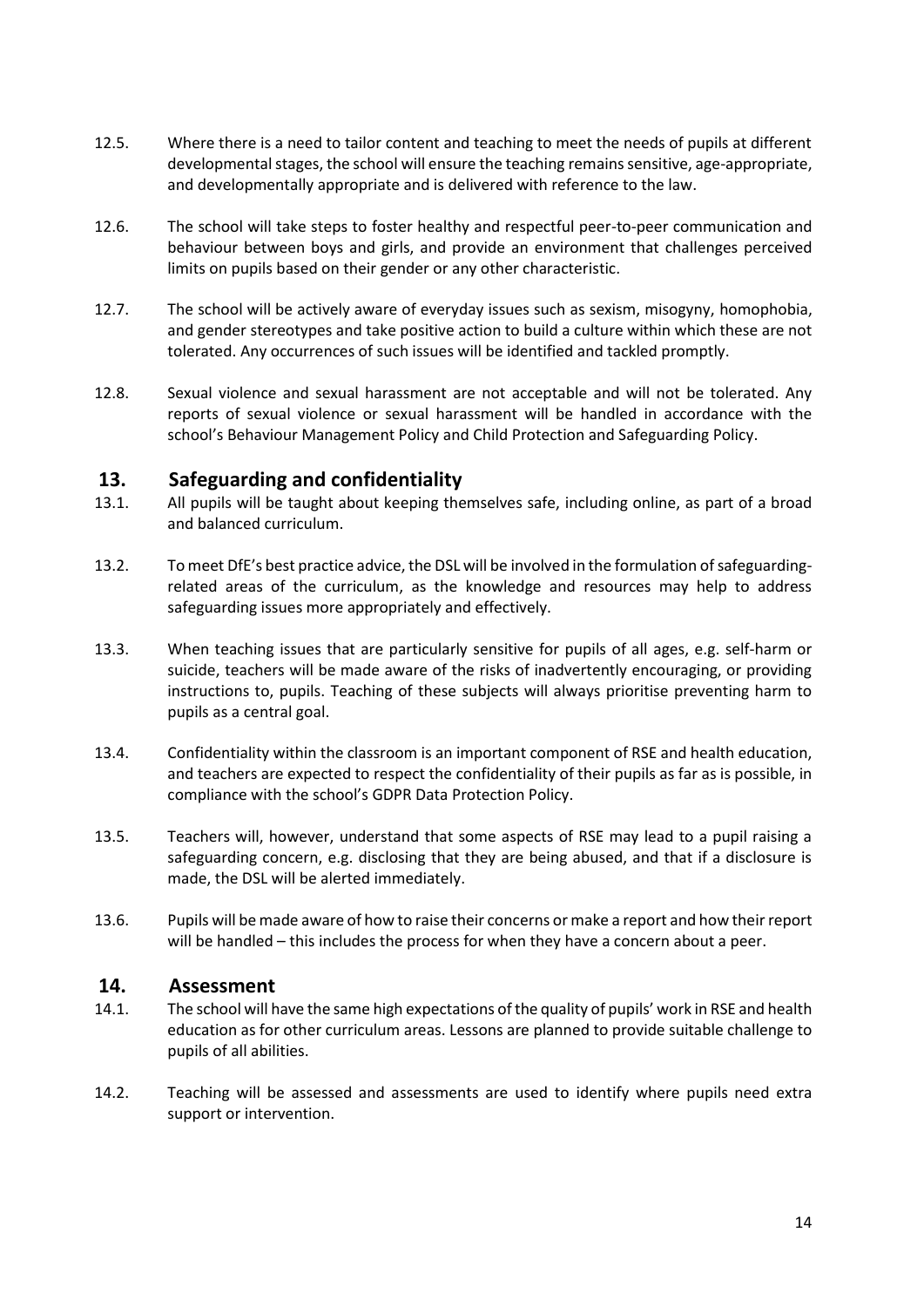- 14.3. There are no formal examinations for RSE and health education; however, to assess pupil outcomes, the school will capture progress in the following ways:
	- tests
	- written assignments
	- self-evaluations

#### <span id="page-15-0"></span>**15. Staff training**

- 15.1. Training will be provided by Brook to the relevant members of staff on a regular basis to ensure they are up-to-date with the RSE and health education curriculum.
- 15.2. Training will also be scheduled around any updated guidance on the curriculum and any new developments, such as "sexting", which may need to be addressed in relation to the curriculum.
- 15.3. The school will ensure teachers receive training on the Social Exclusion Report on Teenage Pregnancy, and the role of an effective RSE curriculum in reducing the number of teenage conceptions.
- 15.4. Appropriately trained staff will be able to give pupils information on where and how to obtain confidential advice, counselling and treatment, as well as guidance on emergency contraception and their effectiveness.

#### <span id="page-15-1"></span>**16. Monitoring quality**

- 16.1. The RSE and Health Education subject leader will be responsible for monitoring the quality of teaching and learning for the subject.
- 16.2. The RSE and Health Education subject leader will conduct subject assessments on a termly basis, which will include a mixture of the following:
	- self-evaluations
	- **•** lesson observations
	- topic feedback forms
	- **•** learning walks
	- work scrutiny
	- lesson planning scrutiny
- 16.3. The RSE and Health Education subject leader will create annual subject reports for the headteacher and governing board to report on the quality of the subjects.
- 16.4. The RSE and Health Education subject leader will work regularly and consistently with the headteacher and RSE link governor, e.g. through monthly review meetings, to evaluate the effectiveness of the subjects and implement any changes.

### **17. Monitoring and review**

- 17.1. This policy will be reviewed by the headteacher in conjunction with the RSE and Health Education subject leader on a biannual basis.
- 17.2. Any changes needed to the policy, including changes to the programmes, will be implemented by the headteacher.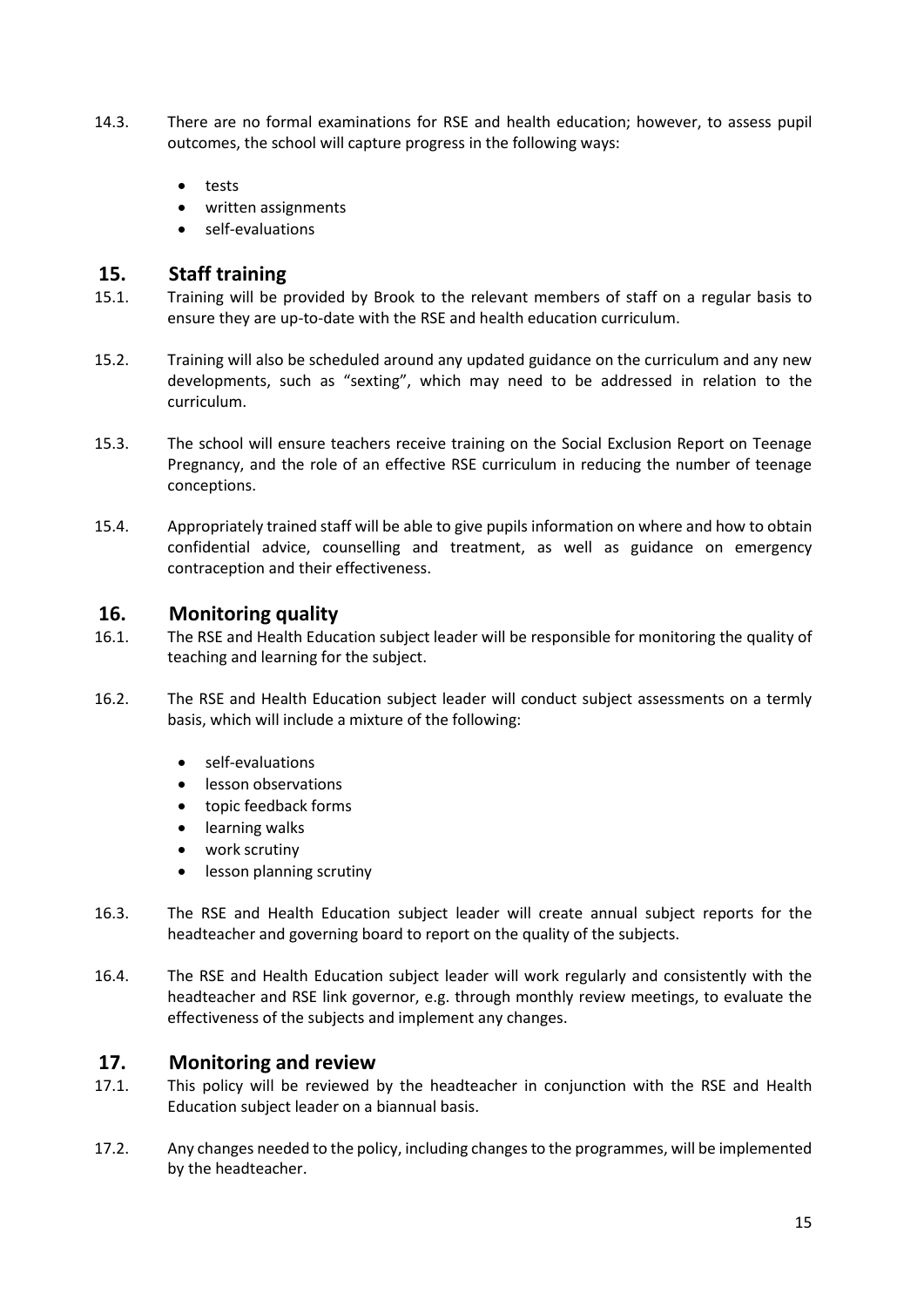- 17.3. Any changes to the policy will be clearly communicated to all members of staff and, where necessary, parents and pupils, involved in the RSE and health education curriculum.
- 17.4. The next scheduled review date for this policy is October 2021.